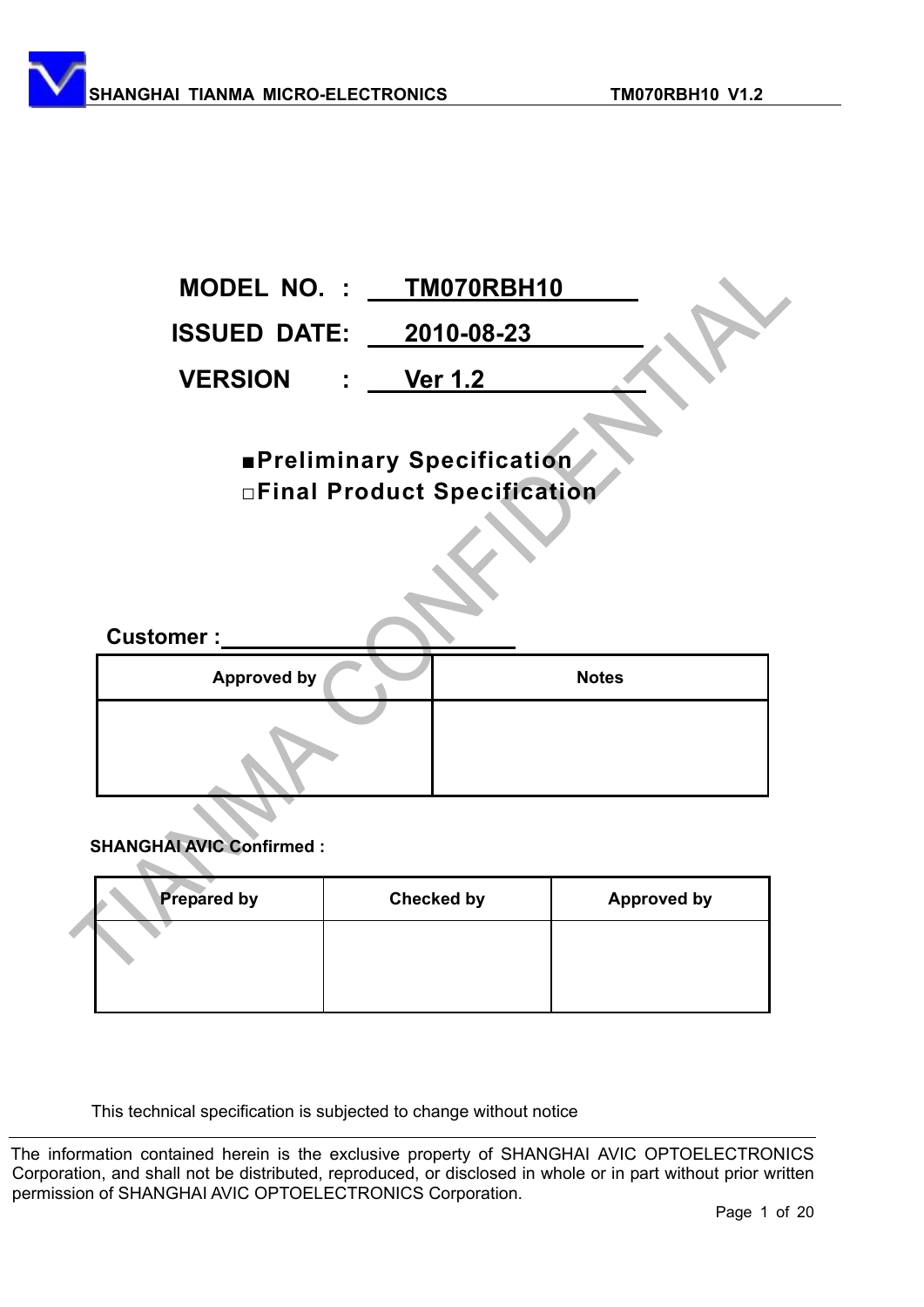

# **Table of Contents**

| $\mathbf{1}$   |  |
|----------------|--|
| $\overline{2}$ |  |
| 3              |  |
| 4              |  |
| 5              |  |
| 6              |  |
| $7^{\circ}$    |  |
| 8              |  |
| 9              |  |
|                |  |
|                |  |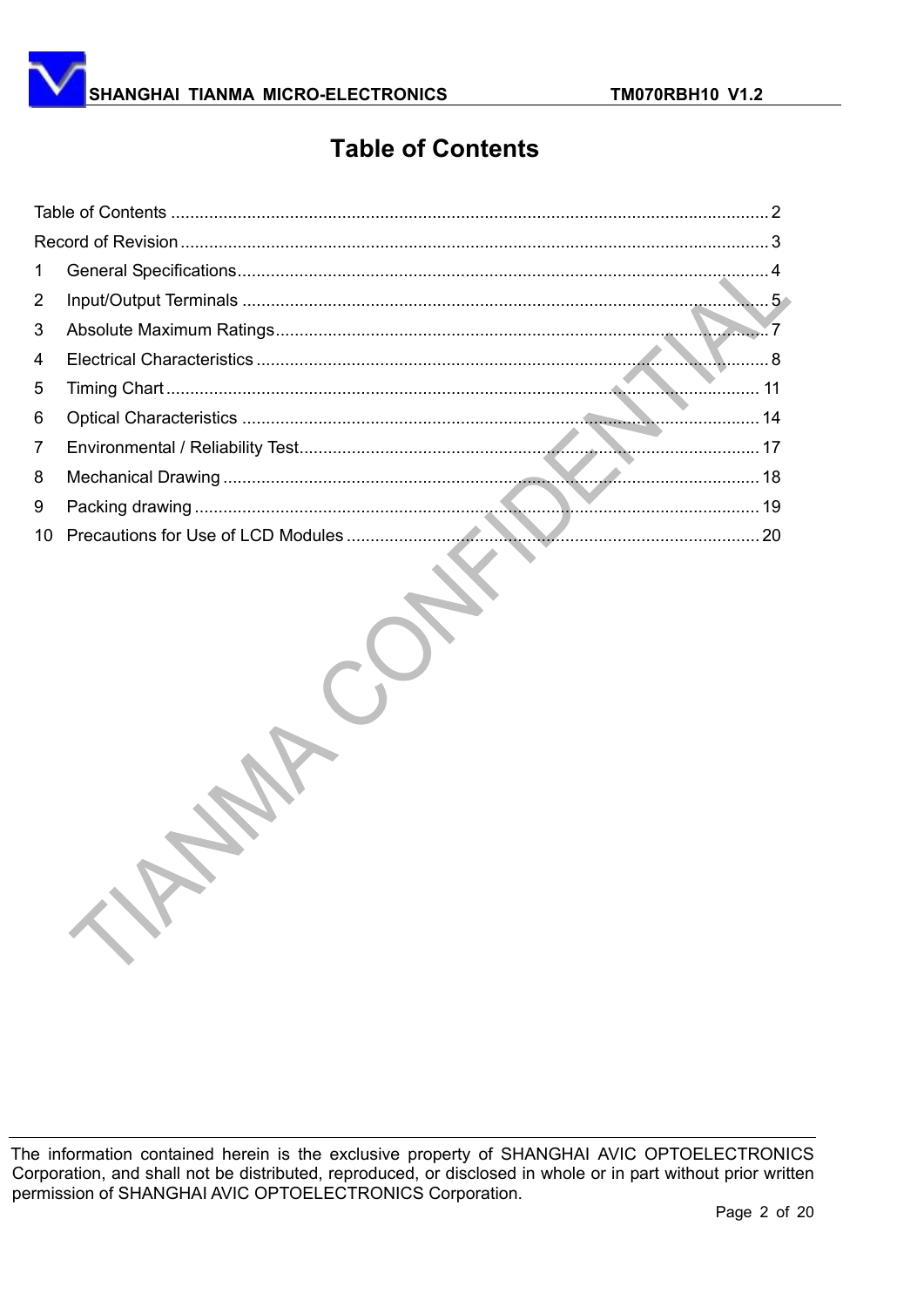

# **Record of Revision**

| <b>Rev</b> | <b>Issued Date</b> | <b>Description</b>                                                                                | <b>Editor</b> |
|------------|--------------------|---------------------------------------------------------------------------------------------------|---------------|
| 1.0        | 2010-8-16          | First release                                                                                     | Kelly.hu      |
| 1.1        | 2010-8-19          | Updated the figure of block diagram,Mechanical drawing Kelly.hu<br>of FPC location on touch panel |               |
| $1.2$      | 2010-8-23          | Updated brightness value                                                                          | Kelly.hu      |
|            |                    |                                                                                                   |               |
|            |                    |                                                                                                   |               |
|            |                    |                                                                                                   |               |
|            |                    |                                                                                                   |               |
|            |                    |                                                                                                   |               |
|            |                    |                                                                                                   |               |
|            |                    |                                                                                                   |               |
|            |                    |                                                                                                   |               |
|            |                    |                                                                                                   |               |
|            |                    |                                                                                                   |               |
|            |                    |                                                                                                   |               |
|            |                    |                                                                                                   |               |
|            |                    |                                                                                                   |               |
|            |                    |                                                                                                   |               |
|            |                    |                                                                                                   |               |
|            |                    |                                                                                                   |               |
|            |                    |                                                                                                   |               |
|            |                    |                                                                                                   |               |
|            |                    |                                                                                                   |               |
|            |                    |                                                                                                   |               |
|            |                    |                                                                                                   |               |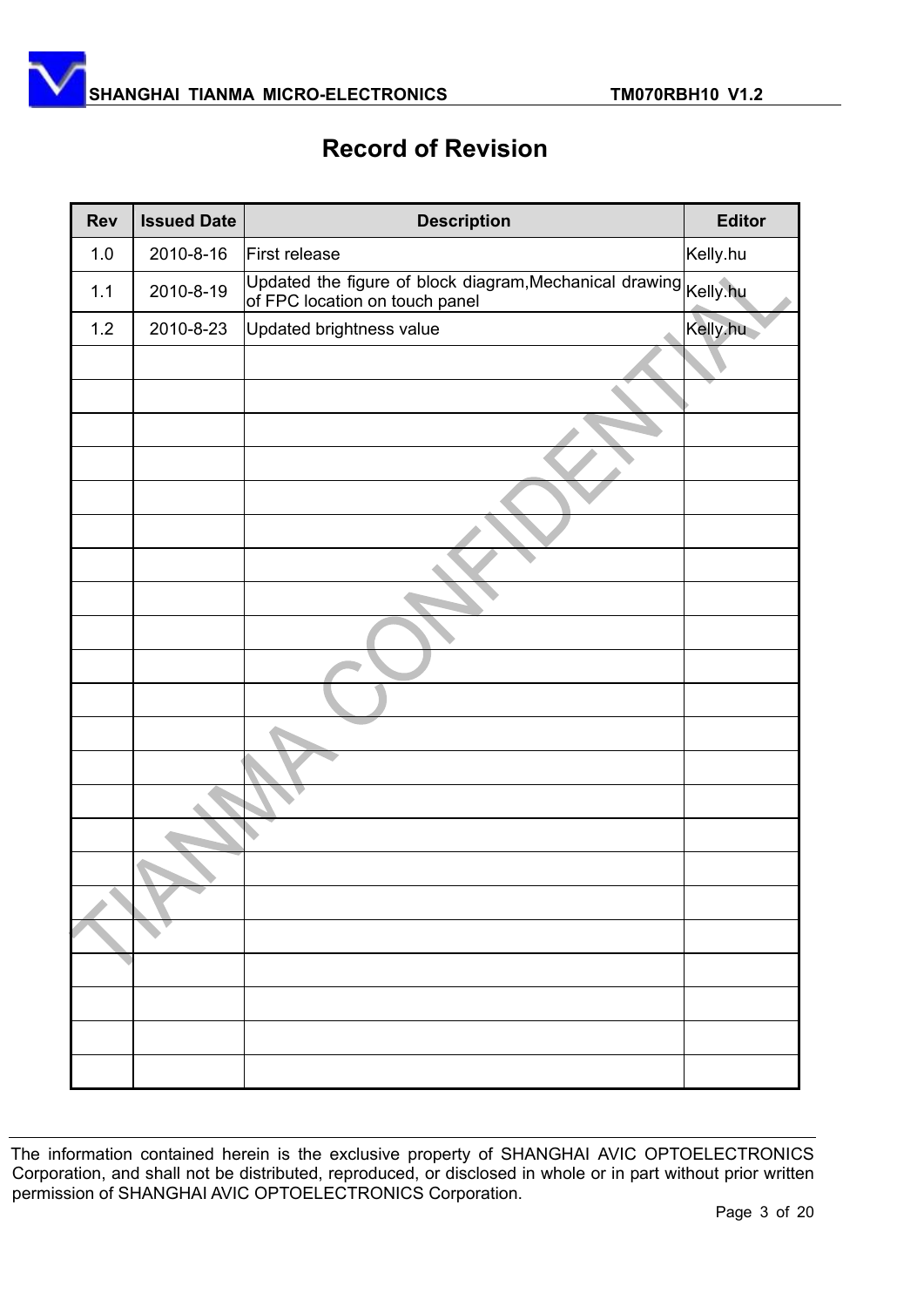

#### **1 General Specifications**

|                                             | <b>Spec</b>                           |                           |
|---------------------------------------------|---------------------------------------|---------------------------|
|                                             | <b>Size</b>                           | 7.0 inch                  |
|                                             | Resolution                            | 800(RGB) x 480            |
|                                             | Interface                             | RGB 24 bits with TCON     |
|                                             | <b>Color Depth</b>                    | 16M                       |
|                                             | <b>Technology Type</b>                | a-Si TFT                  |
| <b>Display Spec.</b>                        | Pixel Pitch (mm)                      | $0.1926$ (H) x $0.179(V)$ |
|                                             | <b>Pixel Configuration</b>            | R.G.B. Vertical Stripe    |
|                                             | Display Mode                          | TM,NW                     |
|                                             | <b>Surface Treatment</b>              | <b>Anti Glare</b>         |
|                                             | <b>Viewing Direction</b>              | 12 o'clock                |
|                                             | <b>Gray Scale Inversion Direction</b> | 6 o'clock                 |
|                                             | LCM $(W \times H \times D)$ (mm)      | 164.9x 100 x 6.8          |
|                                             | Active Area(mm)                       | 154.08 (W) x 85.92 (H)    |
| <b>Mechanical</b><br><b>Characteristics</b> | With /Without TSP                     | <b>With TSP</b>           |
|                                             | Weight (g)                            | <b>TBD</b>                |
|                                             | <b>LED Numbers</b>                    | 24 LEDS                   |

- Note 1: Viewing direction for best image quality is different from TFT definition. There is a 180 degree shift.
- Note 2: Requirements on Environmental Protection: RoHS
- Note 3: LCM weight tolerance: +/- 5%

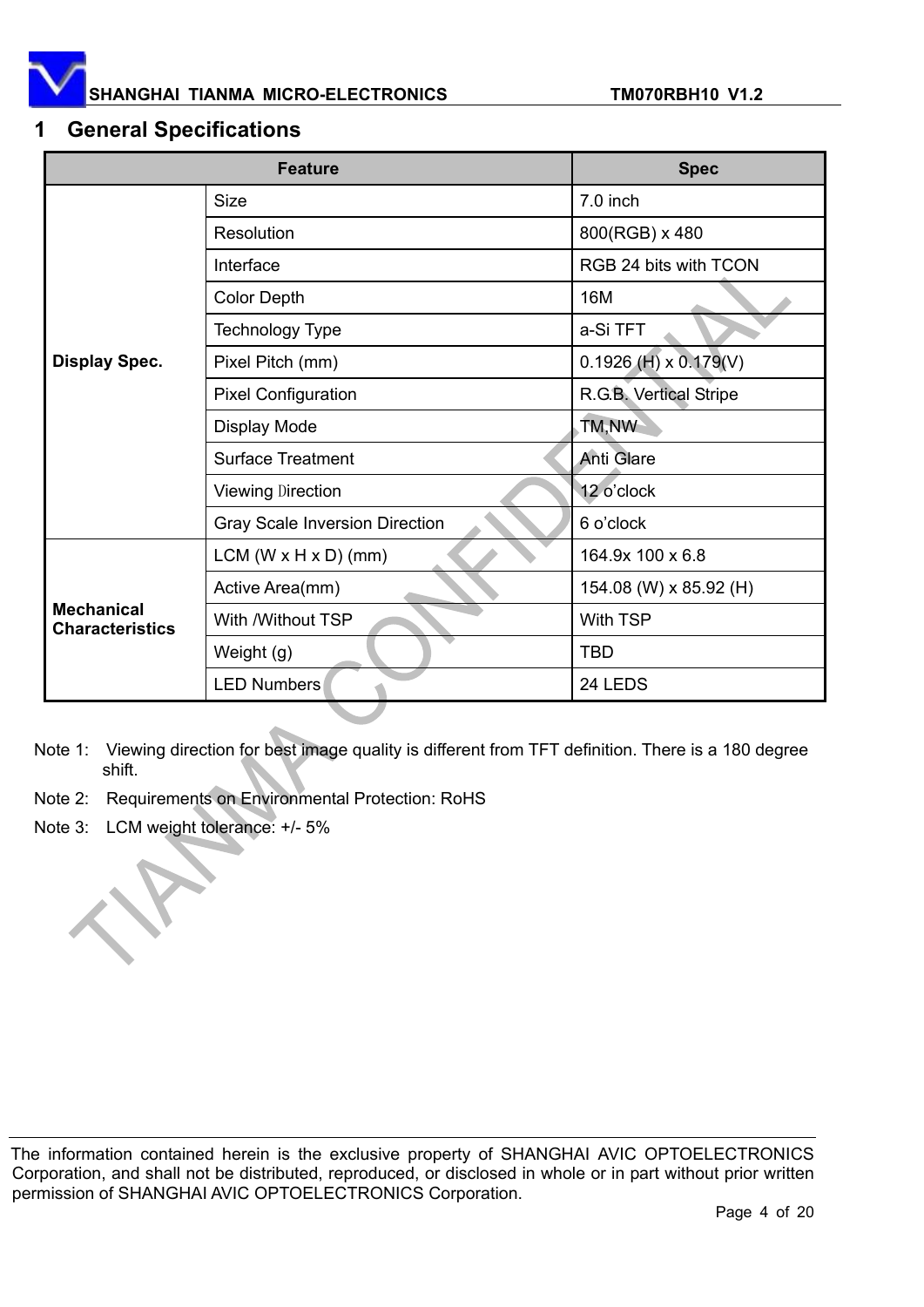

### **2 Input/Output Terminals**

#### **2.1 CN1 of FPC**

| <b>PIN</b>     | <b>Symbol</b>  | I/O          | <b>Description</b>                             | <b>Remark</b> |  |
|----------------|----------------|--------------|------------------------------------------------|---------------|--|
| 1              | VLED+          | $\mathsf{P}$ | Led anode                                      |               |  |
| $\overline{2}$ | VLED+          | P            | Led anode                                      |               |  |
| 3              | VLED-          | $\mathsf{P}$ | Led cathode                                    |               |  |
| 4              | VLED-          | $\mathsf{P}$ | Led cathode                                    |               |  |
| 5              | <b>GND</b>     | $\mathsf{P}$ | Ground                                         |               |  |
| 6              | <b>VCOM</b>    | $\mathsf{P}$ | Common voltage input                           |               |  |
| $\overline{7}$ | <b>VCC</b>     | P            | Digital power supply                           |               |  |
| 8              | <b>MODE</b>    |              | DE/SYNC mode select. H:DE mode, L:SYNC mode    |               |  |
| 9              | <b>DE</b>      |              | Data enable signal, active high to enable data |               |  |
| 10             | <b>VSYNC</b>   | $\mathbf{I}$ | Vertical sync input, negative polarity         |               |  |
| 11             | <b>HSYNC</b>   | $\mathsf{l}$ | Horizontal sync input, negative polarity       |               |  |
| 12             | <b>B7</b>      |              | Blue data (MSB)                                |               |  |
| 13             | <b>B6</b>      |              | Blue data                                      |               |  |
| 11             | <b>HSYNC</b>   |              | Horizontal sync input, negative polarity       |               |  |
| 12             | <b>B7</b>      |              | Blue data (MSB)                                |               |  |
| 13             | <b>B6</b>      |              | Blue data                                      |               |  |
| 14             | <b>B5</b>      |              | Blue data                                      |               |  |
| 15             | <b>B4</b>      |              | Blue data                                      |               |  |
| 16             | B <sub>3</sub> |              | Blue data                                      |               |  |
| 17             | <b>B2</b>      |              | Blue data                                      |               |  |
| 18             | <b>B1</b>      |              | Blue data                                      |               |  |
| 19             | B <sub>0</sub> |              | Blue data (LSB)                                |               |  |
| 20             | G7             |              | Green data (MSB)                               |               |  |
| 21             | G <sub>6</sub> |              | Green data                                     |               |  |
| 22             | G <sub>5</sub> |              | Green data                                     |               |  |
| 23             | G4             |              | Green data                                     |               |  |
| 24             | G <sub>3</sub> |              | Green data                                     |               |  |
| 25             | G <sub>2</sub> |              | Green data                                     |               |  |
| 26             | G <sub>1</sub> |              | Green data                                     |               |  |
| 27             | G <sub>0</sub> |              | Green data (LSB)                               |               |  |
| 28             | R <sub>7</sub> |              | Red data (MSB)                                 |               |  |
| 29             | R6             | T            | Red data                                       |               |  |
| 30             | R <sub>5</sub> |              | Red data                                       |               |  |
| 31             | R <sub>4</sub> |              | Red data                                       |               |  |
| 32             | R3             |              | Red data                                       |               |  |
| 33             | R <sub>2</sub> |              | Red data                                       |               |  |
| 34             | R1             |              | Red data                                       |               |  |
| 35             | R <sub>0</sub> |              | Red data (LSB)                                 |               |  |
| 36             | <b>GND</b>     | $\mathsf{P}$ | Ground                                         |               |  |
| 37             | <b>DCLK</b>    |              | Clock for input data                           |               |  |
| 38             | <b>GND</b>     | $\mathsf{P}$ | Ground                                         |               |  |
| 39             | <b>LR</b>      |              | Source left or right sequence control          |               |  |
| 40             | <b>UD</b>      |              | Gate up or down scan control                   |               |  |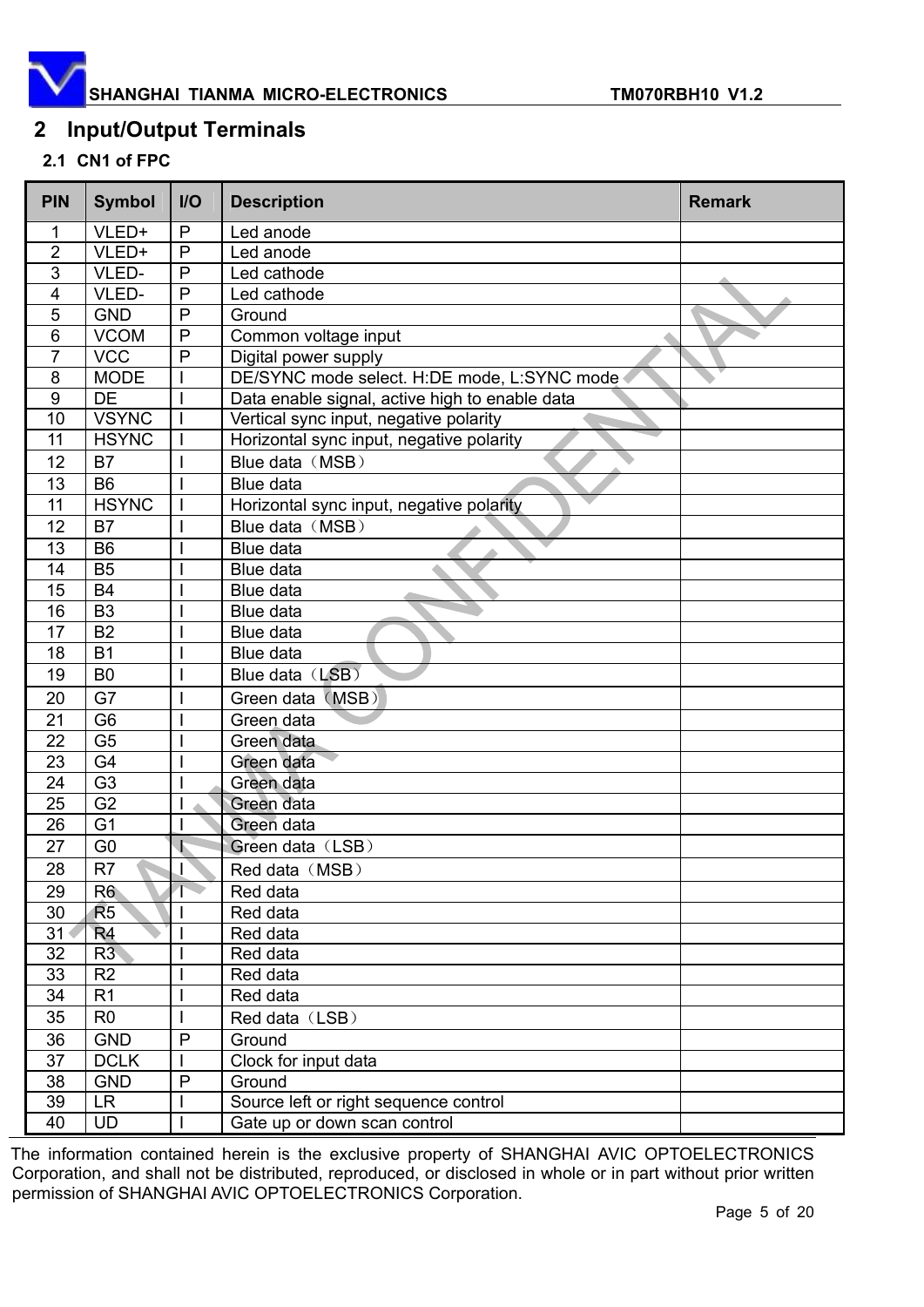|    | <b>SHANGHAI TIANMA MICRO-ELECTRONICS</b> | <b>TM070RBH10 V1.2</b> |                                                              |  |
|----|------------------------------------------|------------------------|--------------------------------------------------------------|--|
| 41 | VGH                                      | P                      | Positive power of TFT                                        |  |
| 42 | VGL                                      | P                      | Negative power of TFT                                        |  |
| 43 | <b>AVDD</b>                              | P                      | Analog power supply                                          |  |
| 44 | <b>RESET</b>                             |                        | Global reset pin                                             |  |
| 45 | <b>NC</b>                                | <b>NC</b>              |                                                              |  |
| 46 | <b>VCOM</b>                              | P                      | Common voltage input                                         |  |
| 47 | <b>DITHB</b>                             |                        | Dithering setting.<br>H: 6bit resolution, L: 8bit resolution |  |
| 48 | <b>GND</b>                               | P                      | Ground                                                       |  |
| 49 | <b>NC</b>                                | <b>NC</b>              |                                                              |  |
| 50 | <b>NC</b>                                | <b>NC</b>              |                                                              |  |

I---Input, O---Output, P--- Power/Ground

**Table 2.1 terminal pin assignments** 

#### **2.2 CN2 of TSP**

| <b>PIN</b> | <b>Symbol</b> | $U$    | <b>Description</b> | <b>Remark</b> |
|------------|---------------|--------|--------------------|---------------|
| 1          | <b>XL</b>     | $\Box$ | X+ channel output  |               |
| 2          | YD            | 0      | Y+ channel output  |               |
| 3          | <b>XR</b>     | O      | X- channel output  |               |
| 4          | YU            | ( )    | Y- channel output  |               |

I---Input, O---Output, P--- Power/Ground

**Table 2.2 terminal pin assignments** 

#### **2.3 U/D R/L Function Description**

| <b>Scan control input</b> | <b>Scanning direction</b> |                           |
|---------------------------|---------------------------|---------------------------|
| <b>UD</b>                 | <b>LR</b>                 |                           |
| <b>GND</b>                | <b>VCC</b>                | Up to down, left to right |
| <b>VCC</b>                | <b>GND</b>                | Down to up, right to left |
| GND                       | <b>GND</b>                | Up to down, right to left |
| <b>VCC</b>                | <b>VCC</b>                | Down to up, left to right |
|                           |                           |                           |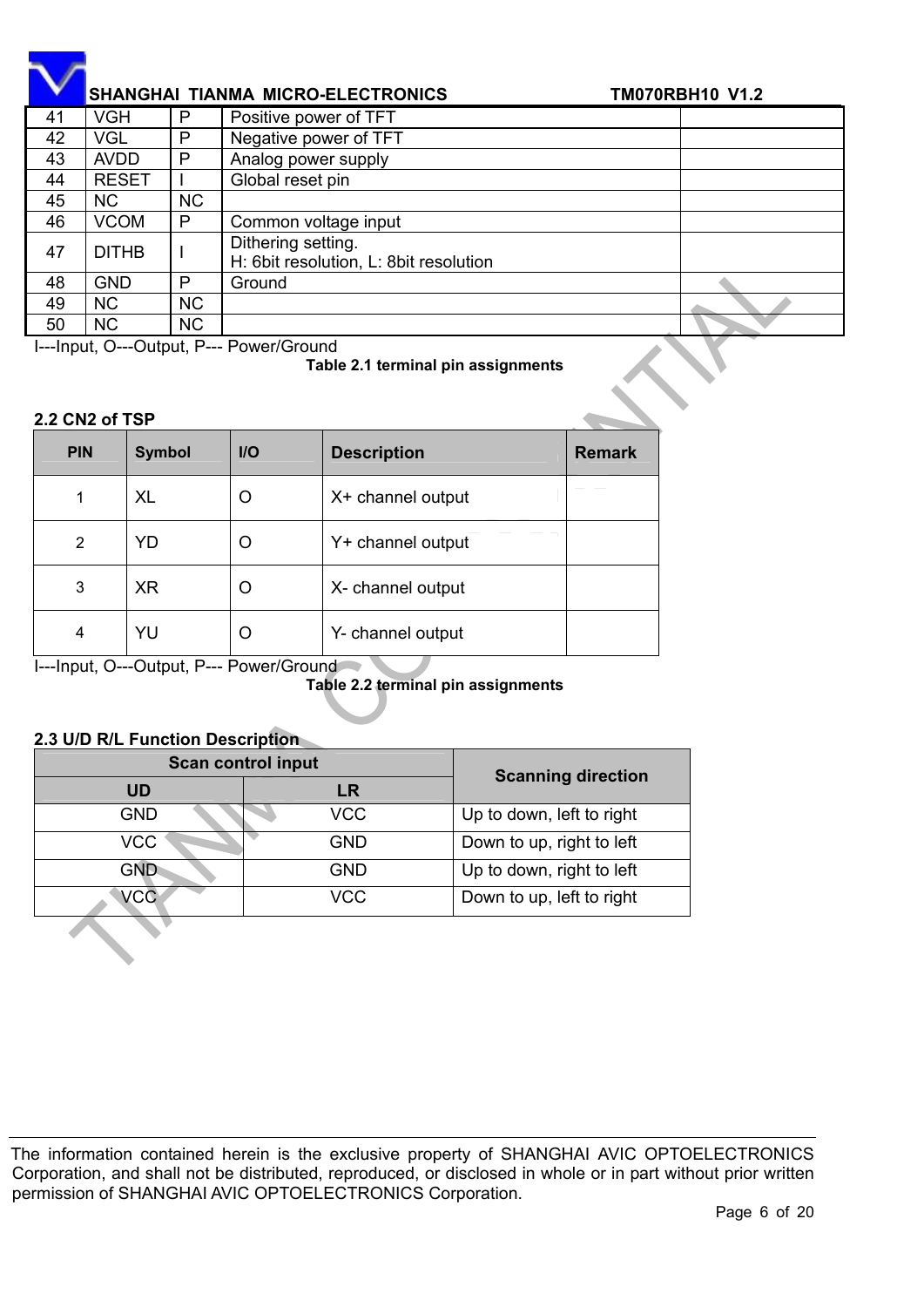# **3 Absolute Maximum Ratings**

|                              |                            |            |            |             | Ta = $25^{\circ}$ C |
|------------------------------|----------------------------|------------|------------|-------------|---------------------|
| <b>Item</b>                  | <b>Symbol</b>              | <b>MIN</b> | <b>MAX</b> | <b>Unit</b> | <b>Remark</b>       |
|                              | <b>VCC</b>                 | $-0.50$    | 5.00       |             |                     |
|                              | <b>AVDD</b>                | $-0.50$    | 15.00      |             |                     |
| <b>Power Voltage</b>         | <b>VGH</b>                 | $-0.30$    | 42.00      |             |                     |
|                              | <b>VGL</b>                 | $-20.00$   | 0.30       |             |                     |
|                              | <b>VGH-VGL</b>             | $-0.30$    | 40.00      |             |                     |
| <b>Operating Temperature</b> | $\mathsf{T}_{\mathsf{op}}$ | $-20.0$    | 70.0       | °∩          |                     |
| Storage Temperature          | $\mathsf{T}_{\mathsf{st}}$ | $-30.0$    | 80.0       | °C          |                     |

**Table 3.1 absolute maximum rating**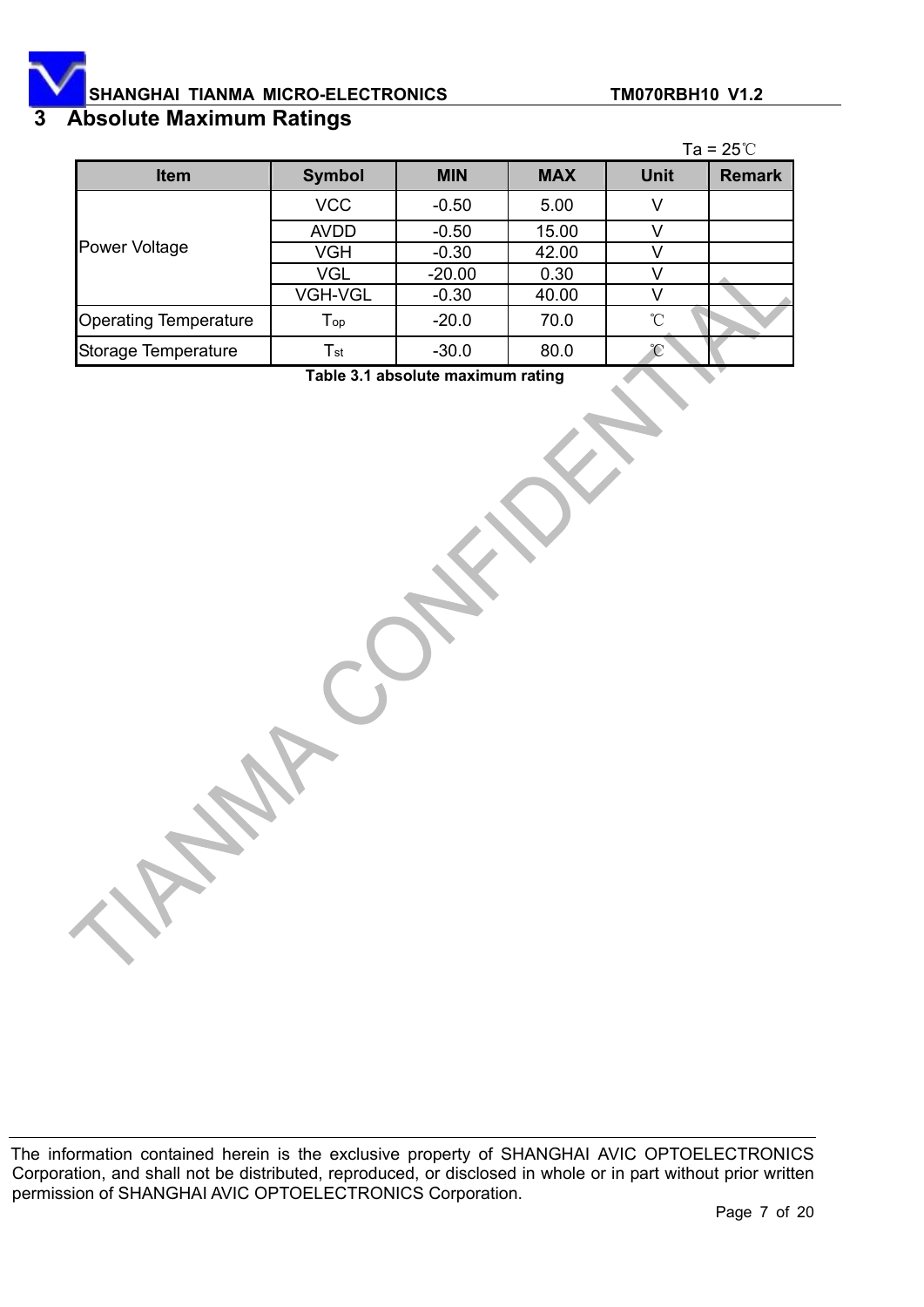

#### **4 Electrical Characteristics**

#### **4.1 Recommended Operating Condition**

|                                       |                      |                  |                |            |            | VCC=3.3V, GND=0V, Ta = $25^{\circ}$ C |                                                   |
|---------------------------------------|----------------------|------------------|----------------|------------|------------|---------------------------------------|---------------------------------------------------|
| <b>Item</b>                           |                      | <b>Symbol</b>    | <b>MIN</b>     | <b>TYP</b> | <b>MAX</b> | <b>Unit</b>                           | <b>Remark</b>                                     |
| Digital supply<br>Voltage             |                      | <b>VCC</b>       | 3.00           | 3.30       | 3.60       | V                                     |                                                   |
| Analog supply<br>Voltage              |                      | <b>AVDD</b>      | -              | 10.60      |            | V                                     |                                                   |
|                                       | Gate on voltage      | <b>VGH</b>       | 19.80          | 22.00      | 24.20      | V                                     |                                                   |
|                                       | Gate off voltage     | <b>VGL</b>       | $-7.70$        | $-7.00$    | $-6.30$    | V                                     |                                                   |
| Common<br>Electrode                   |                      | <b>VCOM</b>      |                | 3.86       |            | V                                     |                                                   |
| <b>Driving Signal</b>                 |                      |                  |                |            |            |                                       |                                                   |
| Input<br>Signal                       | Low<br>Level         | $V_{IL}$         | $\overline{0}$ |            | 0.3xVCC    | V                                     | R0~R7,G0~G7,0~B7,DE,<br>DCLK, HSYNC, VSYNC, MODE, |
| Voltage                               | <b>High</b><br>Level | $V_{\text{IH}}$  | 0.7xVCC        |            | <b>VCC</b> | Y.                                    | <b>RESET,LR,UD, DITHB</b>                         |
| Current of digital<br>supply voltage  |                      | $I_{\text{VCC}}$ |                |            | $10 -$     | mA                                    | VCC=3.3V, colorbar pattern                        |
| Current of analog<br>supply voltage   |                      | $I_{AVDD}$       |                |            | 55         | mA                                    |                                                   |
| <b>Current of Gate</b><br>on voltage  |                      | <b>I</b> vgh     |                |            | 0.3        | mA                                    | <b>VGH=22.0V</b>                                  |
| <b>Current of Gate</b><br>off voltage |                      | $I_{\text{VGL}}$ |                |            | 0.3        |                                       | $mA$ VGL=-7.0V                                    |

**Table 4.1 LCD module electrical characteristics** 

Note 1: the value is for design stage only.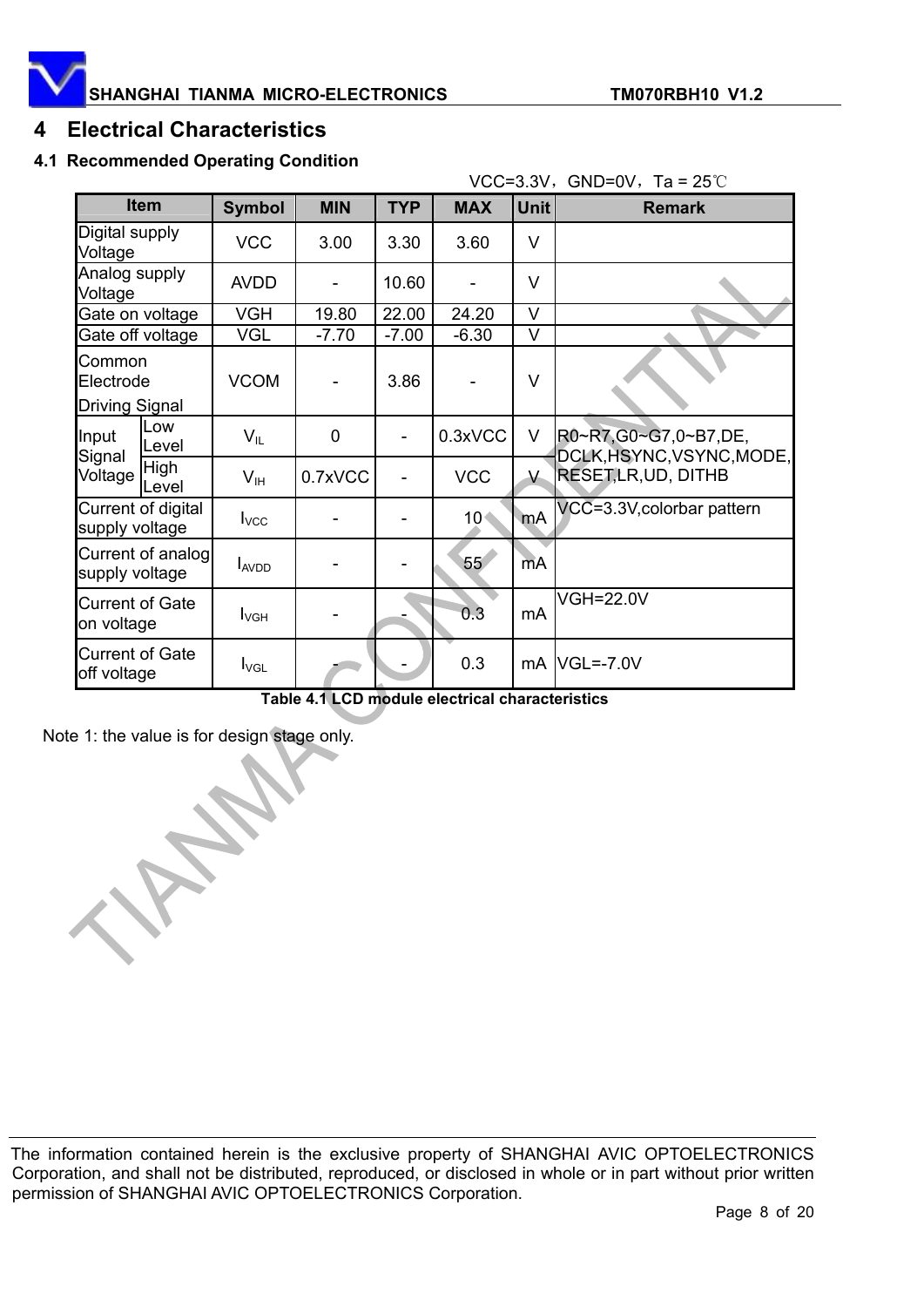#### **4.2 Backlight Unit Driving Condition**

| <b>Item</b>                           | Symbol   | <b>MIN</b> | <b>TYP</b> | <b>MAX</b>               | Unit | <b>Remark</b>        |
|---------------------------------------|----------|------------|------------|--------------------------|------|----------------------|
| Forward Current                       | IF       | -          | 160.0      | $\overline{\phantom{a}}$ | mA   | 24 LED <sub>s</sub>  |
| <b>Forward Current Voltage</b>        | VF       |            | 9.6        |                          |      | (3 LED Serial, 8     |
| <b>Backlight Power</b><br>Consumption | $W_{BL}$ |            | 1536       | -                        | mW   | <b>LED Parallel)</b> |

Note1: The LED driving condition is defined for each LED module (3 LED Serial, 8 LED Parallel).For each LED:  $I_F$  (1/8) = 20 mA,  $V_F$  (1/3) = 3.2V.

Note2: Under LCM operating, the stable forward current should be inputted. And forward voltage is for reference only.

Note3: I<sub>F</sub> is defined for one channel LED.Optical performance should be evaluated at Ta=25°C only If LED is driven by high current, high ambient temperature & humidity condition. The life time of LED will be reduced.Operating life means brightness goes down to 50% initial brightness. Typical operating life time is estimated data.

Note4: The LED driving condition is defined for each LED module.

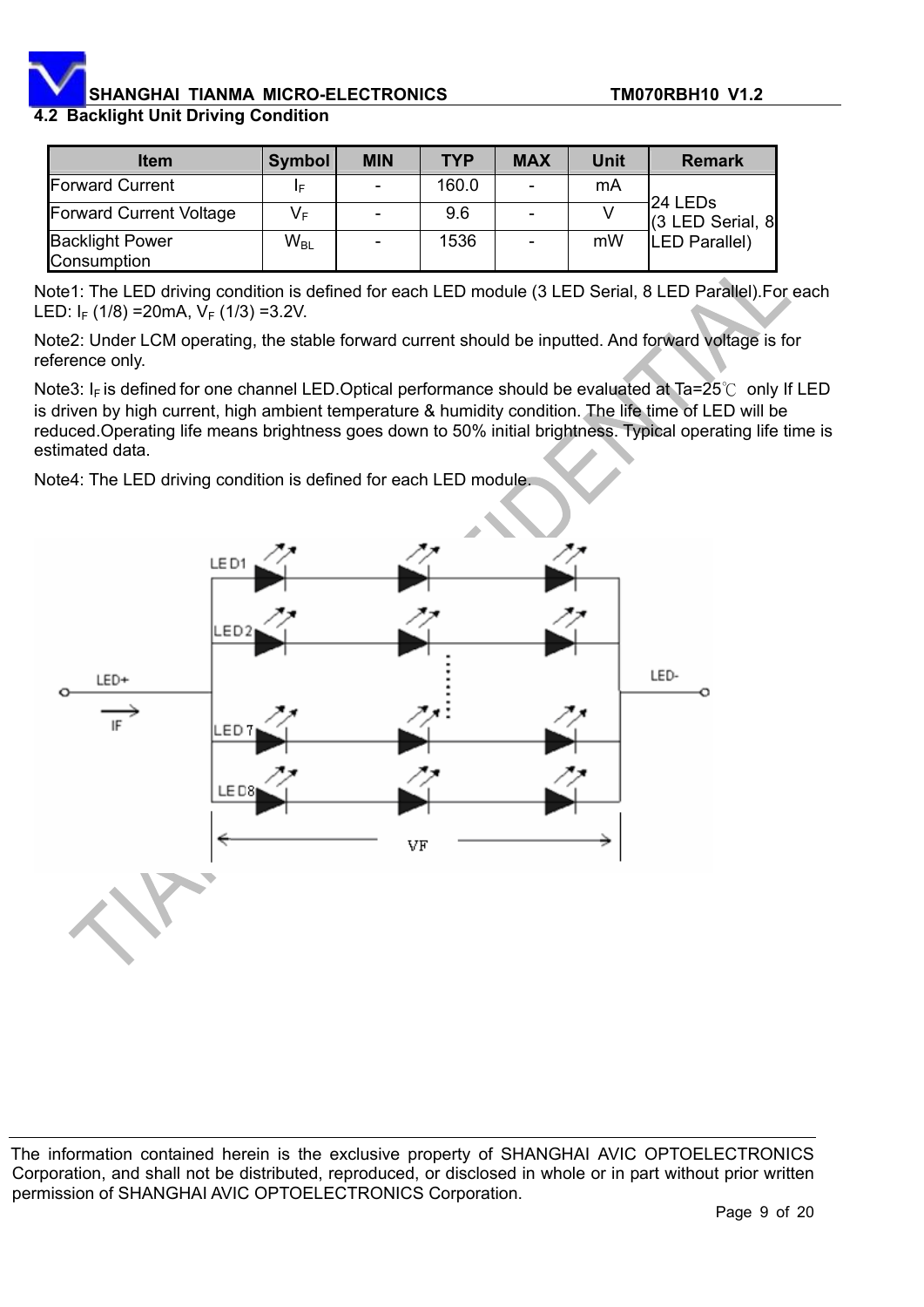**4.3 BLOCK DIAGRAM** 

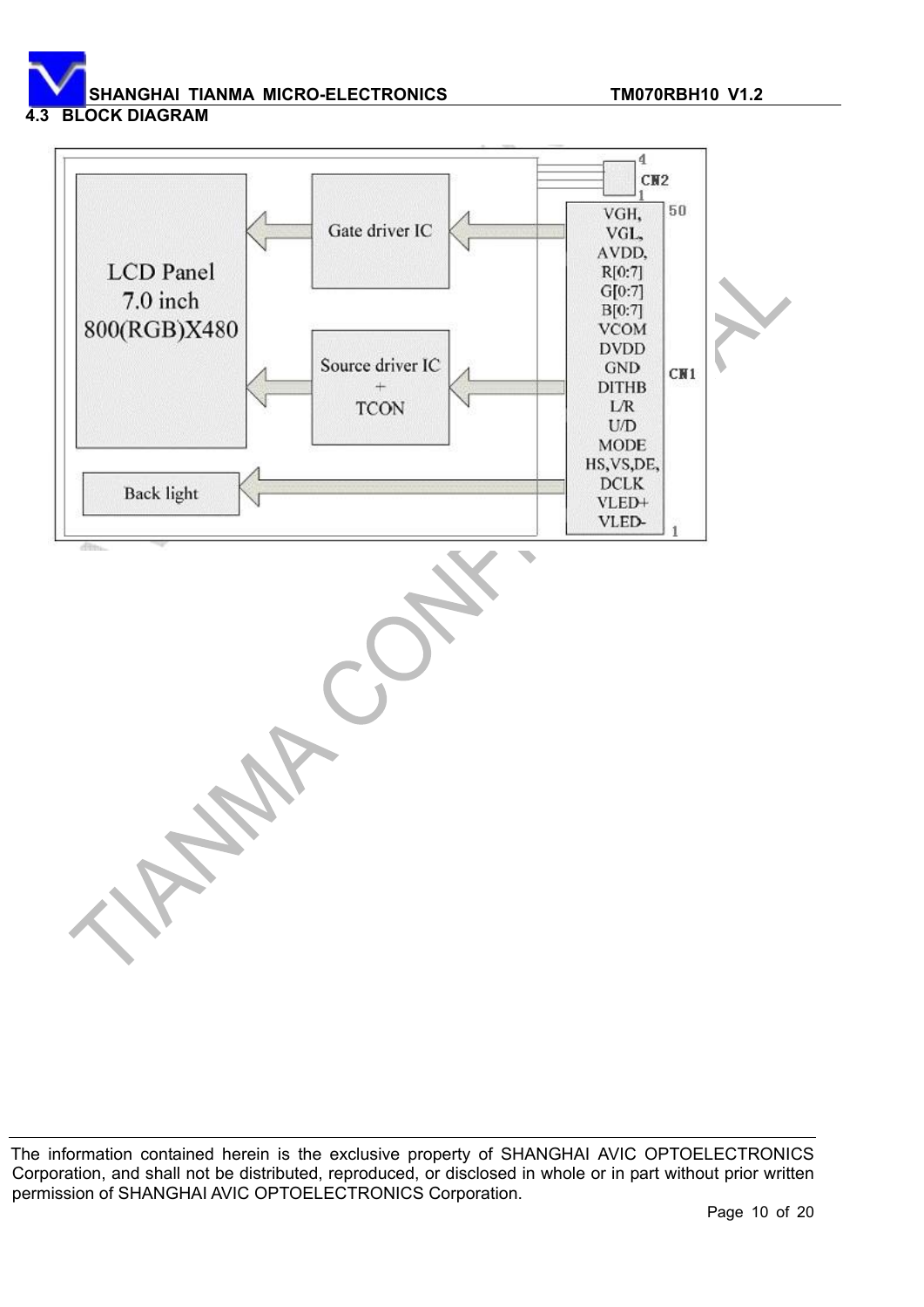

# **5 Timing Chart**

#### **5.1 TFT-LCD Input Timing**

| VCC=3.3V, GND=0V, Ta=25°C |                           |            |            |            |             |               |  |
|---------------------------|---------------------------|------------|------------|------------|-------------|---------------|--|
| <b>Parameter</b>          | <b>Symbol</b>             | <b>Min</b> | <b>Typ</b> | <b>Max</b> | <b>Unit</b> | <b>Remark</b> |  |
| <b>DCLK</b> frequency     | Fclk                      |            | 30.0       | 40.0       | MHz         |               |  |
| DCLK cycle time           | $\mathsf{T_{\text{cph}}}$ | ۰          | 33.3       | 25         | ns          |               |  |
| DCLK pulse width          | T <sub>cw</sub>           | 40%        | 50%        | 60%        | Tcph        |               |  |
| VS setup time             | $T_{\rm Vst}$             | 8          |            |            | ns          |               |  |
| VS hold time              | Tyhd                      | 8          |            |            | ns          |               |  |
| HS setup time             | Thst                      | 8          |            |            | ns          |               |  |
| HS hold time              | $T$ hhd                   | 8          | -          |            | ns          |               |  |
| Data setup time           | $\mathsf{T}$ dsu          | 8          |            |            | ns.         | Data to DCLK  |  |
| Data hold time            | Tdhd                      | 8          |            |            | ns.         | Data to DCLK  |  |
| DE setup time             | $\mathsf{T}$ esu          | 8          |            |            | ns          |               |  |
| DE hold time              | $\mathsf{T}$ ehd          | 8          |            |            | ns          |               |  |

#### **Input Clock and Data timing Diagram:**

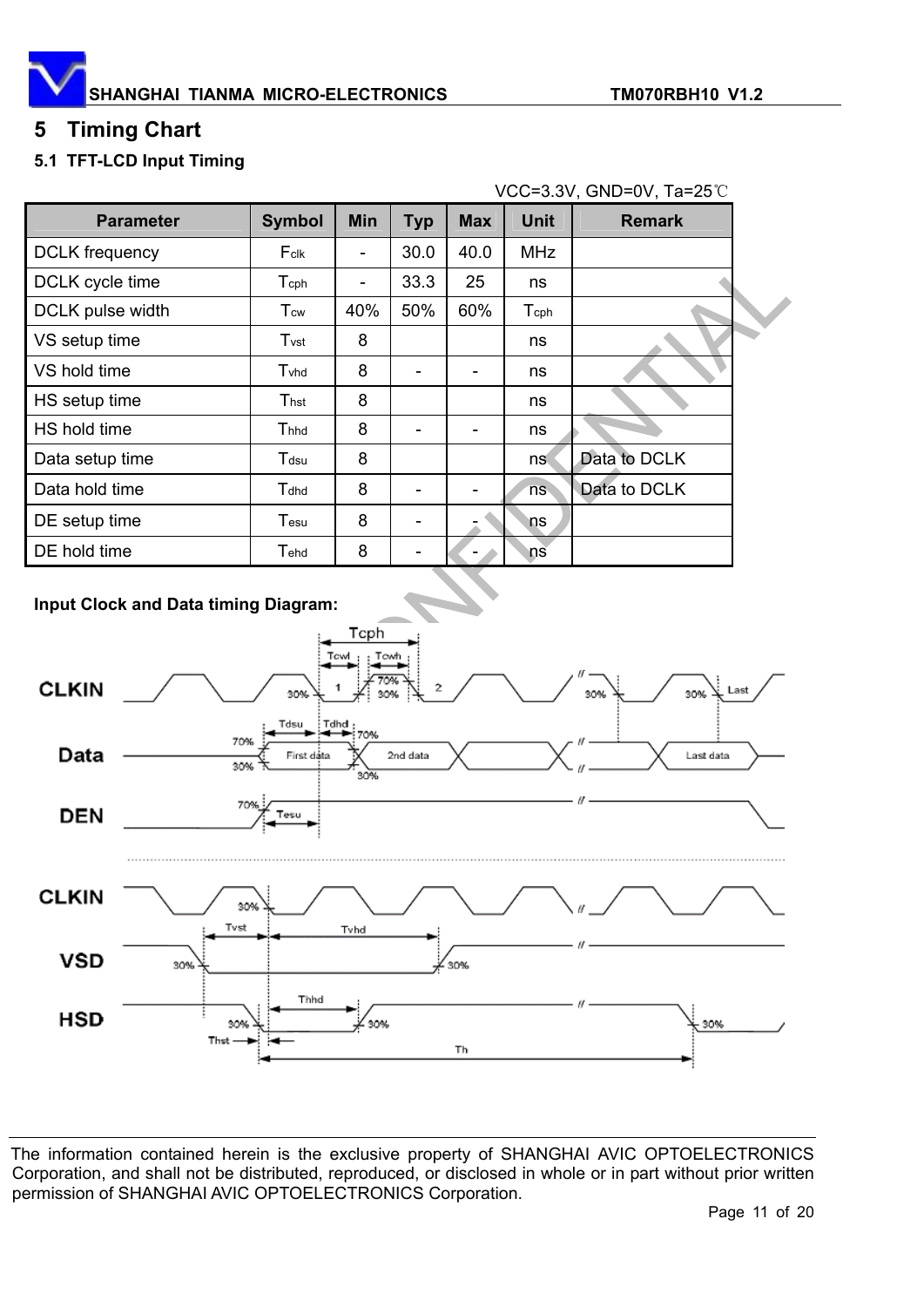**5.2 Recommended Timing Setting Of TCON** 

#### **TCON (Embedded In Source IC) Input Timing (DCLK, HS, VS, DE)**

|                  |                  |            |            |                          | VCC=3.3V, GND=0V, Ta=25°C |               |  |
|------------------|------------------|------------|------------|--------------------------|---------------------------|---------------|--|
| <b>Parameter</b> | <b>Symbol</b>    | <b>Min</b> | <b>Typ</b> | <b>Max</b>               | <b>Unit</b>               | <b>Remark</b> |  |
| <b>DCLK</b>      | $F_{\text{clk}}$ | -          | 30.0       | 40.0                     | <b>MHZ</b>                |               |  |
|                  | tclk             |            | 33.3       | 25.0                     | ns                        |               |  |
|                  | th               | 889        | 928        | 1143                     | tclk                      |               |  |
|                  | thd              | 800        | 800        | 800                      | tclk                      |               |  |
| <b>HS</b>        | thpw             | 1          | 48         | $\overline{\phantom{a}}$ | tclk                      |               |  |
|                  | thb              | 88         | 88         | 88                       | tclk                      |               |  |
|                  | thfp             | 1          | 40         | 255                      | tclk                      |               |  |
|                  | $t_{v}$          | 513        | 525        | 767                      | th.                       |               |  |
|                  | tvd              | 480        | 480        | 480                      | $th$                      |               |  |
| <b>VS</b>        | tvpw             | 3          | 3          |                          | t <sub>h</sub>            |               |  |
|                  | $t$ vb           | 32         | 32         | 32                       | th                        |               |  |
|                  | tvfp             | 1          | 13         | 255                      | th                        |               |  |

Note 1: DE timing refer to HS, VS input timing.



#### **TCON Vertical Input Timing Diagram HV**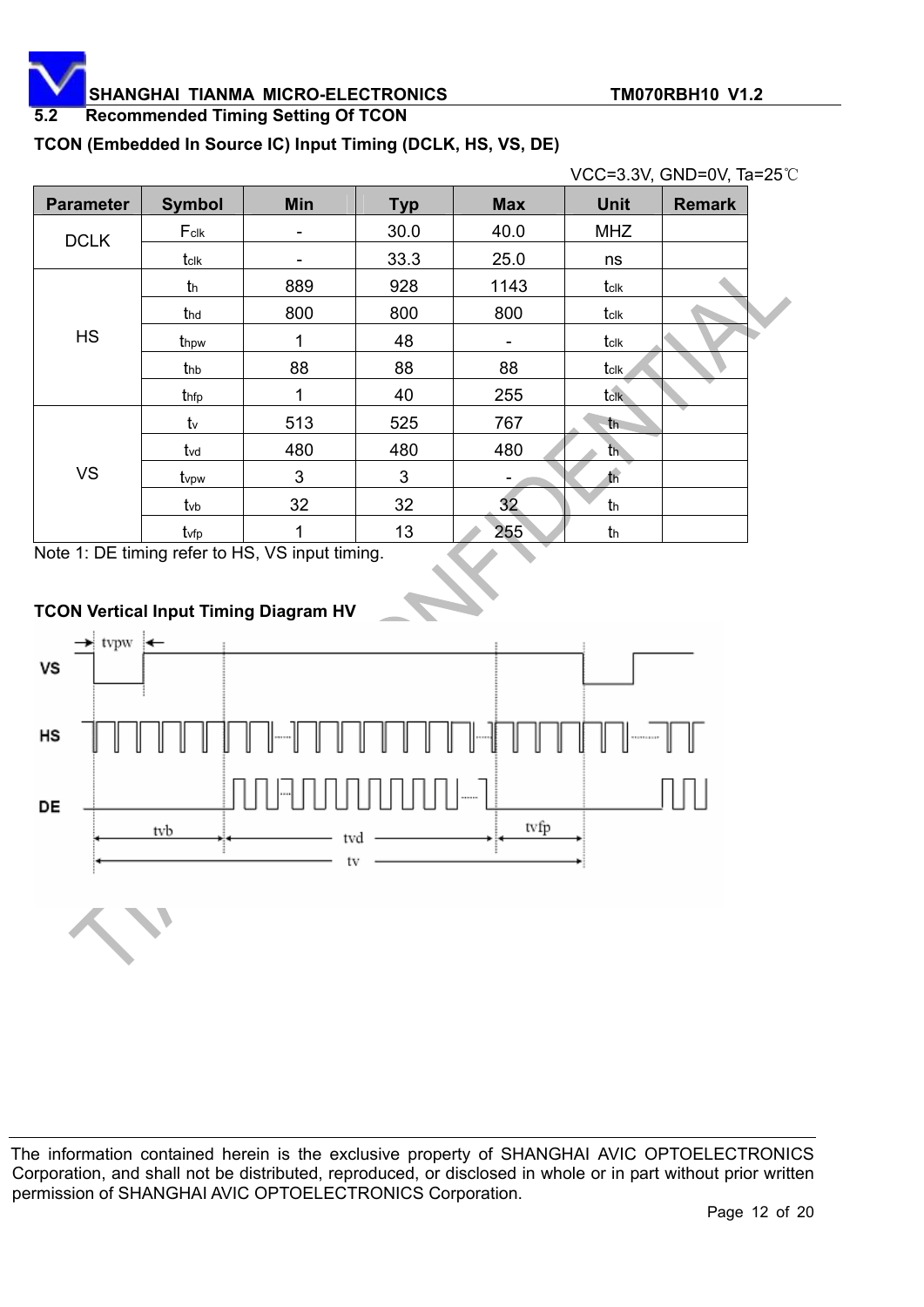**TCON Horizontal Input Timing Diagram** 

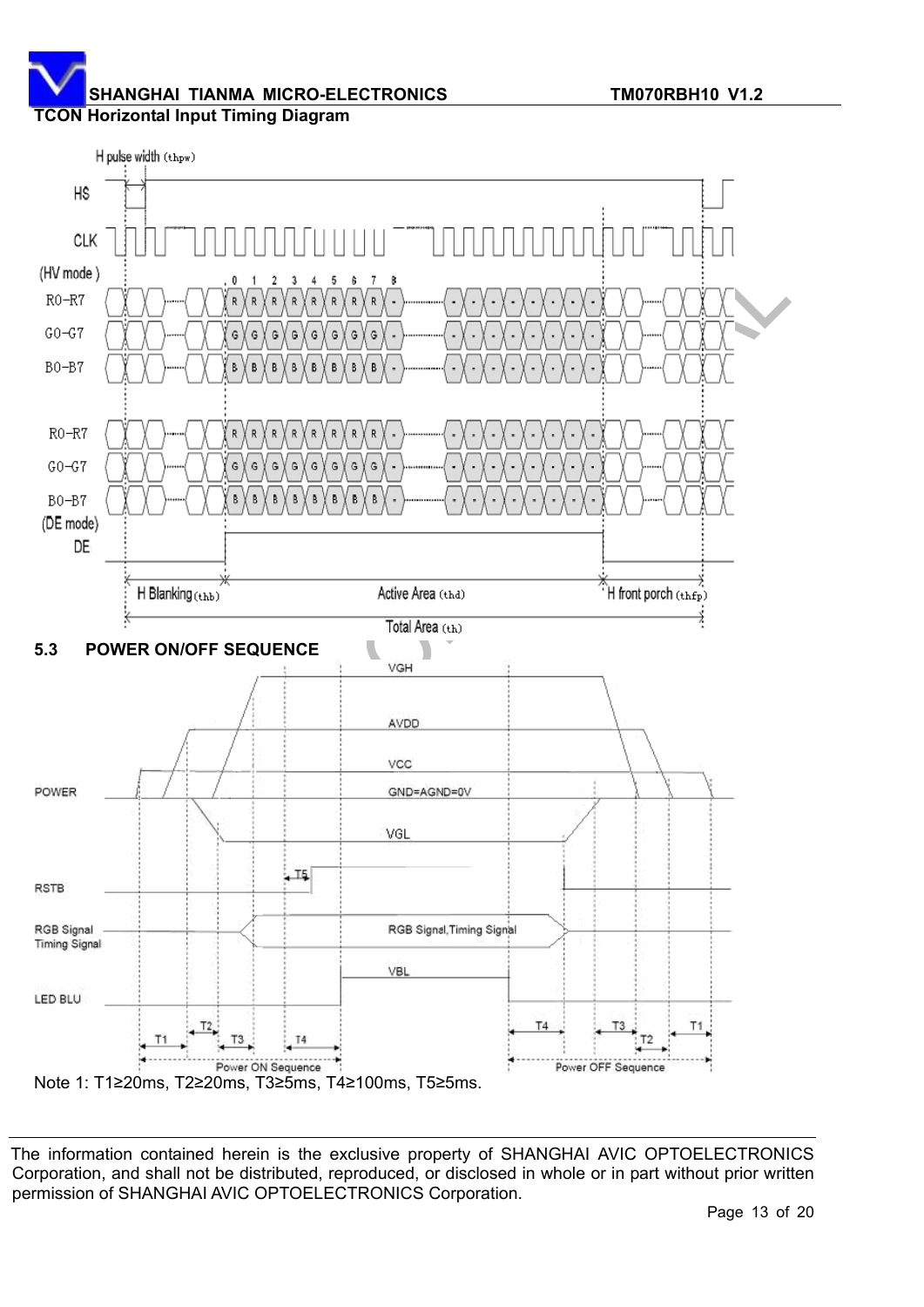

Ta= $25^\circ$ C

#### **6 Optical Characteristics**

| <b>Item</b>           |                      | <b>Symbol</b>    | <b>Condition</b>    | Min   | <b>Typ</b> | <b>Max</b>               | <b>Unit</b>       | <b>Remark</b>              |  |
|-----------------------|----------------------|------------------|---------------------|-------|------------|--------------------------|-------------------|----------------------------|--|
|                       |                      | $\theta$ T       |                     | (40)  | 50         |                          |                   |                            |  |
|                       |                      | $\theta$ B       | $CR \ge 10$         | (60)  | 70         | $\overline{\phantom{a}}$ |                   | Note 2                     |  |
| <b>View Angles</b>    |                      | $\theta L$       |                     | (60)  | 70         |                          | Degree            |                            |  |
|                       |                      | $\theta R$       |                     | (60)  | 70         |                          |                   |                            |  |
| <b>Contrast Ratio</b> |                      | <b>CR</b>        | $\theta = 0^\circ$  | (400) | 500        |                          |                   | Note1<br>Note <sub>3</sub> |  |
|                       |                      | $T_{ON}$         |                     |       | 25         | ms                       |                   |                            |  |
| <b>Response Time</b>  |                      | T <sub>OFF</sub> | 25°C                |       |            |                          | Note1<br>Note4    |                            |  |
|                       |                      |                  |                     |       |            |                          |                   |                            |  |
|                       | White                | X                |                     | 0.267 | 0.317      | 0.367                    |                   |                            |  |
|                       |                      | у                |                     | 0.284 | 0.334      | 0.384                    |                   |                            |  |
|                       | Red                  | X                |                     | 0.567 | 0.617      | 0.667                    |                   |                            |  |
| Chromaticity          |                      | у                | <b>Backlight is</b> | 0.305 | 0.355      | 0.405                    |                   | Note1                      |  |
|                       | Green<br><b>Blue</b> | X                | on                  | 0.289 | 0.339      | 0.389                    |                   | Note <sub>5</sub>          |  |
|                       |                      | у                |                     | 0.483 | 0.533      | 0.583                    |                   |                            |  |
|                       |                      | X                |                     | 0.092 | 0.142      | 0.192                    |                   |                            |  |
|                       |                      | у                |                     | 0.049 | 0.099      | 0.149                    |                   |                            |  |
| Uniformity            |                      | $\mathsf U$      |                     |       | 75         |                          | $\frac{0}{0}$     | Note1<br>Note <sub>6</sub> |  |
| <b>NTSC</b>           |                      |                  |                     |       | 49.2       |                          | $\%$              | Note 5                     |  |
| Luminance (With TP)   |                      |                  |                     | 250   | 280        |                          | cd/m <sup>2</sup> | Note1<br>Note7             |  |

Test Conditions:

- 1.  $I_F$  = 20 mA,  $V_F$ =9.6 V and the ambient temperature is 25°C.
- 2. The test systems refer to Note 1 and Note 2.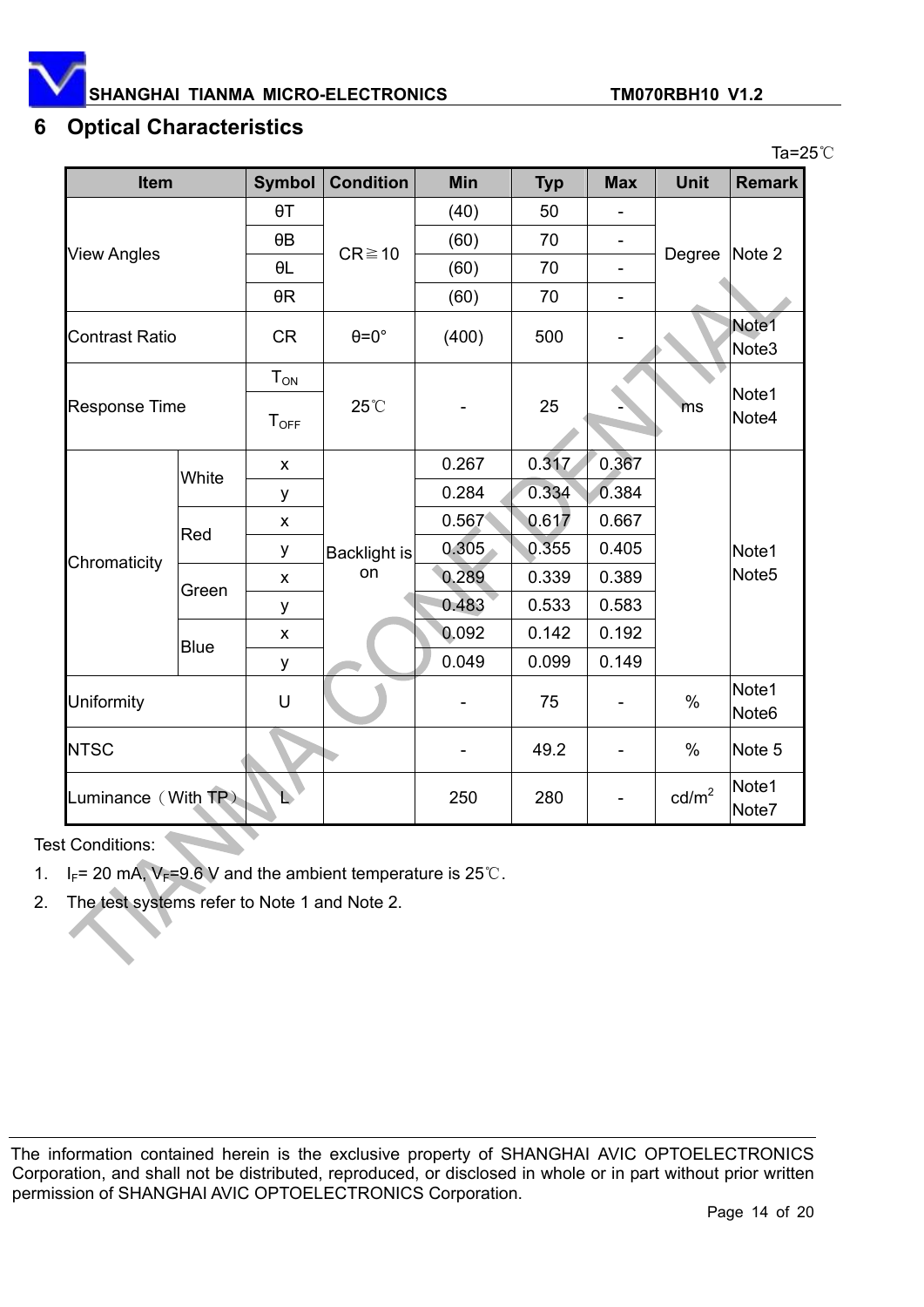

Note 1: Definition of optical measurement system.

The optical characteristics should be measured in dark room. After 5 Minutes operation, the optical properties are measured at the center point of the LCD screen. All input terminals LCD panel must be ground when measuring the center area of the panel.



| Item                  | Photo detector | Field |  |  |
|-----------------------|----------------|-------|--|--|
| <b>Contrast Ratio</b> |                |       |  |  |
| Luminance             | SR-3A          | 1°    |  |  |
| Chromaticity          |                |       |  |  |
| Lum Uniformity        |                |       |  |  |
| <b>Response Time</b>  | BM-7A          | 2°    |  |  |

Note 2:

Definition of viewing angle range and measurement system.

viewing angle is measured at the center point of the LCD by CONOSCOPE(ergo-80).



The information contained herein is the exclusive property of SHANGHAI AVIC OPTOELECTRONICS Corporation, and shall not be distributed, reproduced, or disclosed in whole or in part without prior written permission of SHANGHAI AVIC OPTOELECTRONICS Corporation.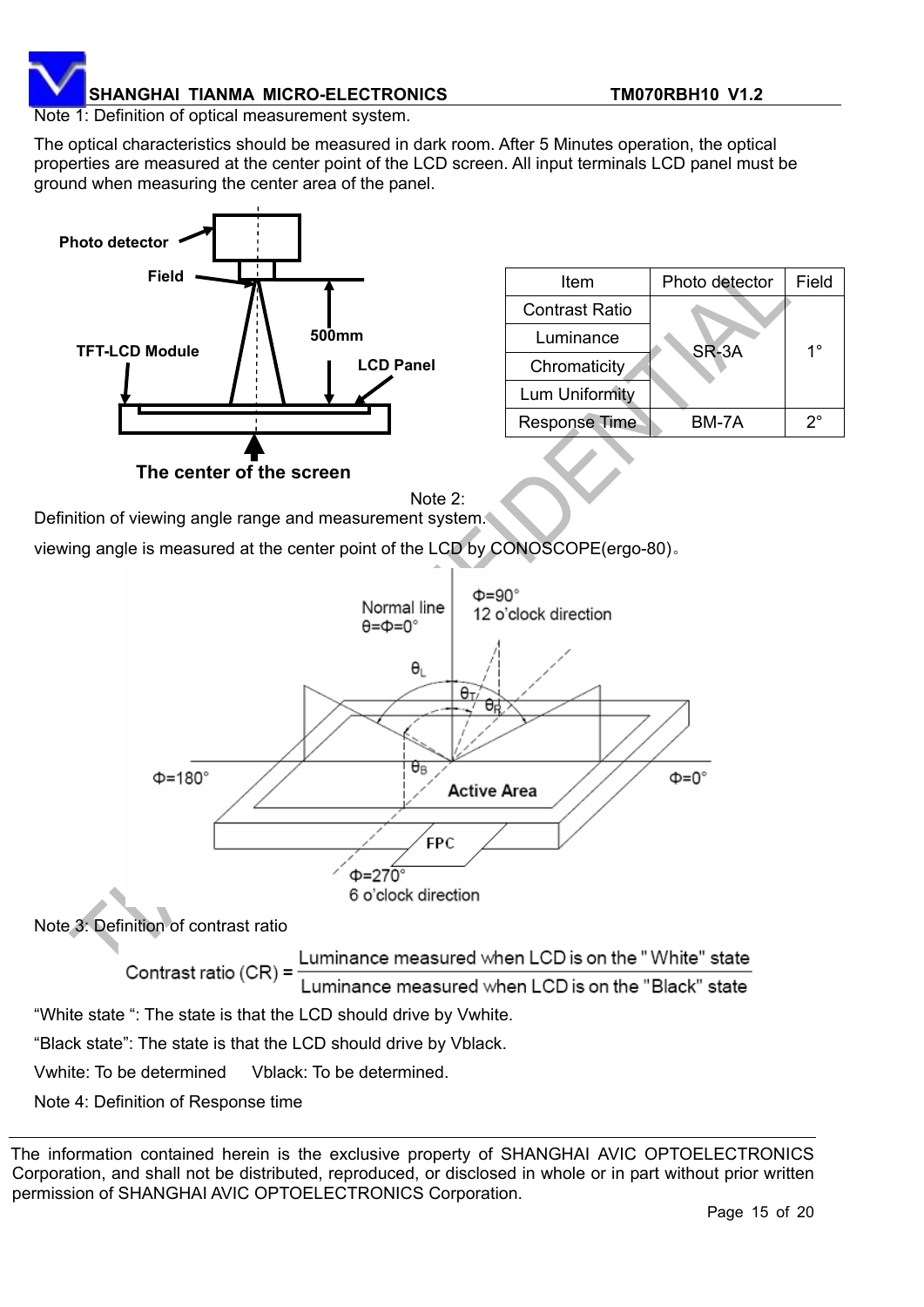The response time is defined as the LCD optical switching time interval between "White" state and "Black" state. Rise time ( $T_{ON}$ ) is the time between photo detector output intensity changed from 90% to 10%. And fall time ( $T<sub>OFF</sub>$ ) is the time between photo detector output intensity changed from 10% to 90%.



Note 5: Definition of color chromaticity (CIE1931)

Color coordinates measured at center point of LCD.

Note 6: Definition of Luminance Uniformity

Active area is divided into 9 measuring areas (Refer Fig. 2). Every measuring point is placed at the center of each measuring area.

Luminance Uniformity (U) = Lmin/ Lmax

L-------Active area length W----- Active area width



Lmax: The measured Maximum luminance of all measurement position.

Lmin: The measured Minimum luminance of all measurement position.

Note 7: Definition of Luminance:

Measure the luminance of white state at center point.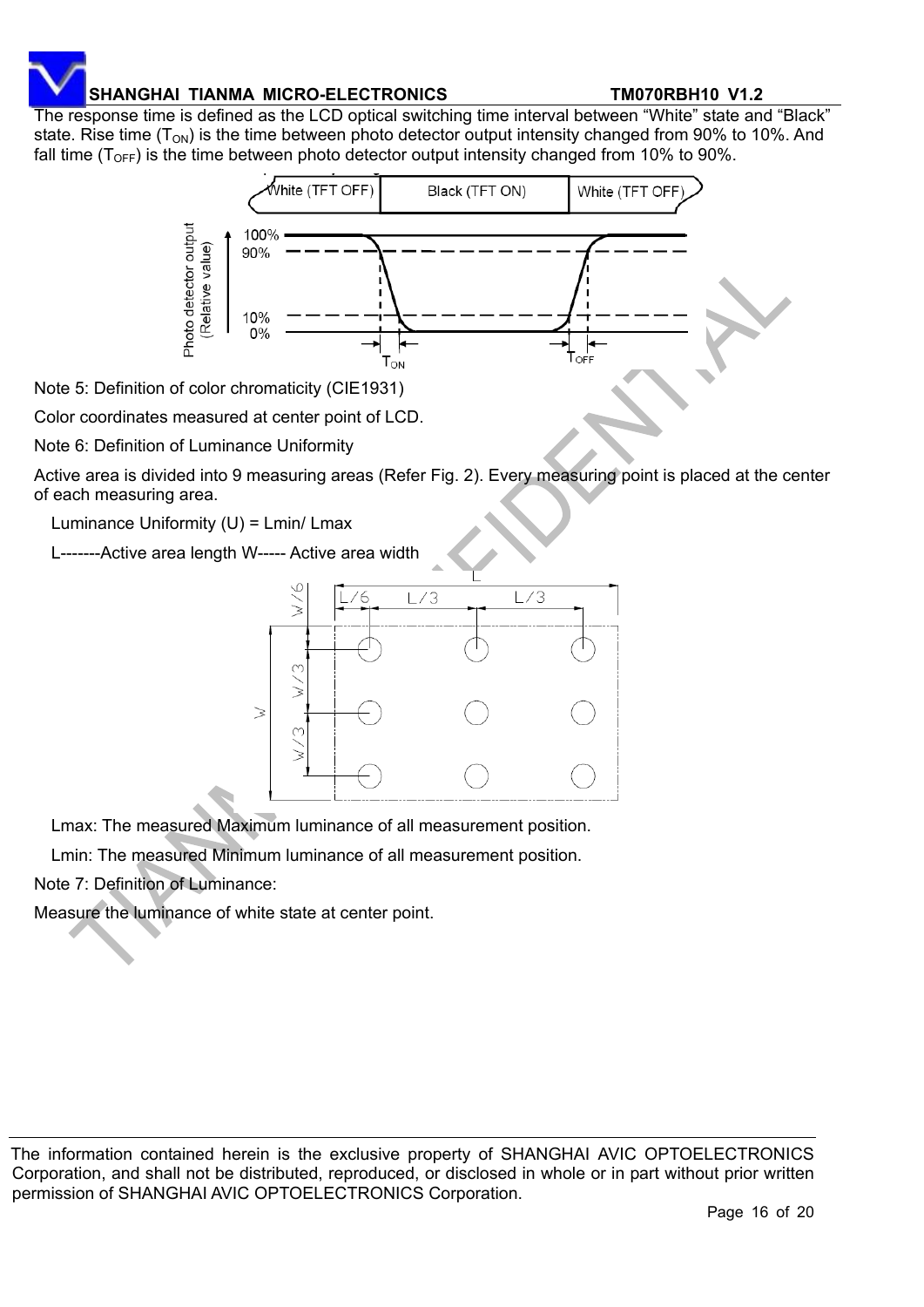

# **7 Environmental / Reliability Test**

| <b>No</b>      | <b>Test Item</b>                               | <b>Condition</b>                                                                                                                         | <b>Remarks</b>                                                                                            |
|----------------|------------------------------------------------|------------------------------------------------------------------------------------------------------------------------------------------|-----------------------------------------------------------------------------------------------------------|
| 1              | <b>High Temperature</b><br>Operation           | Ts = $+70^{\circ}$ C, 240 hours                                                                                                          | IEC60068-2-1:2007<br>GB2423.2-2008                                                                        |
| $\overline{2}$ | Low Temperature<br>Operation                   | Ta = $-20^{\circ}$ C, 240 hours                                                                                                          | IEC60068-2-1:2007<br>GB2423.1-2008                                                                        |
| 3              | <b>High Temperature</b><br>Storage             | Ta = $+80^{\circ}$ C, 240 hours                                                                                                          | IEC60068-2-1:2007<br>GB2423.2-2008                                                                        |
| $\overline{4}$ | Low Temperature<br>Storage                     | Ta = -30 $\degree$ C, 240 hours                                                                                                          | IEC60068-2-1:2007<br>GB2423.1-2008                                                                        |
| 5              | Storage at High<br>Temperature and<br>Humidity | Ta = $+60^{\circ}$ C, 90% RH max, 240 hours                                                                                              | IEC60068-2-78:2001<br>GB/T2423.3-2006                                                                     |
| 6              | <b>Thermal Shock</b><br>(non-operation)        | -30℃ 30 min~+80℃ 30 min,<br>Change time: 5min, 100 Cycle                                                                                 | Start with cold<br>temperature,<br>End with high<br>temperature,<br>IEC60068-2-14:1984,G<br>B2423.22-2002 |
| $\overline{7}$ | <b>ESD</b>                                     | $C = 150pF$ , R=330 $\Omega$ , 5point/panel<br>Air:±8Kv,5times;<br>Contact:±4Kv,5times<br>(Environment:15℃~35℃,<br>30%~60%.86Kpa~106Kpa) | IEC61000-4-2:2001<br>GB/T17626.2-2006                                                                     |
| 8              | <b>Vibration Test</b>                          | Frequency range: 10~55Hz<br>Stroke: 1.5mm<br>Sweep:10Hz~55Hz~10Hz<br>2 hours for each direction of X.Y.Z.<br>(6 hours for total)         | IEC60068-2-6:1982<br>GB/T2423.10-1995                                                                     |
| 9              | <b>Mechanical Shock</b><br>(Non Op)            | <b>Half Sine Wave</b><br>100G 6ms, ±X,±Y,±Z<br>3times for each direction                                                                 | IEC60068-2-27:1987<br>GB/T2423.5-1995                                                                     |
| 10             | Package Drop Test                              | Height:60cm,<br>1corner, 3edges, 6surfaces                                                                                               | IEC60068-2-32:1990<br>GB/T2423.8-1995                                                                     |

Note1: Ts is the temperature of panel's surface.

Note2: Ta is the ambient temperature of samples.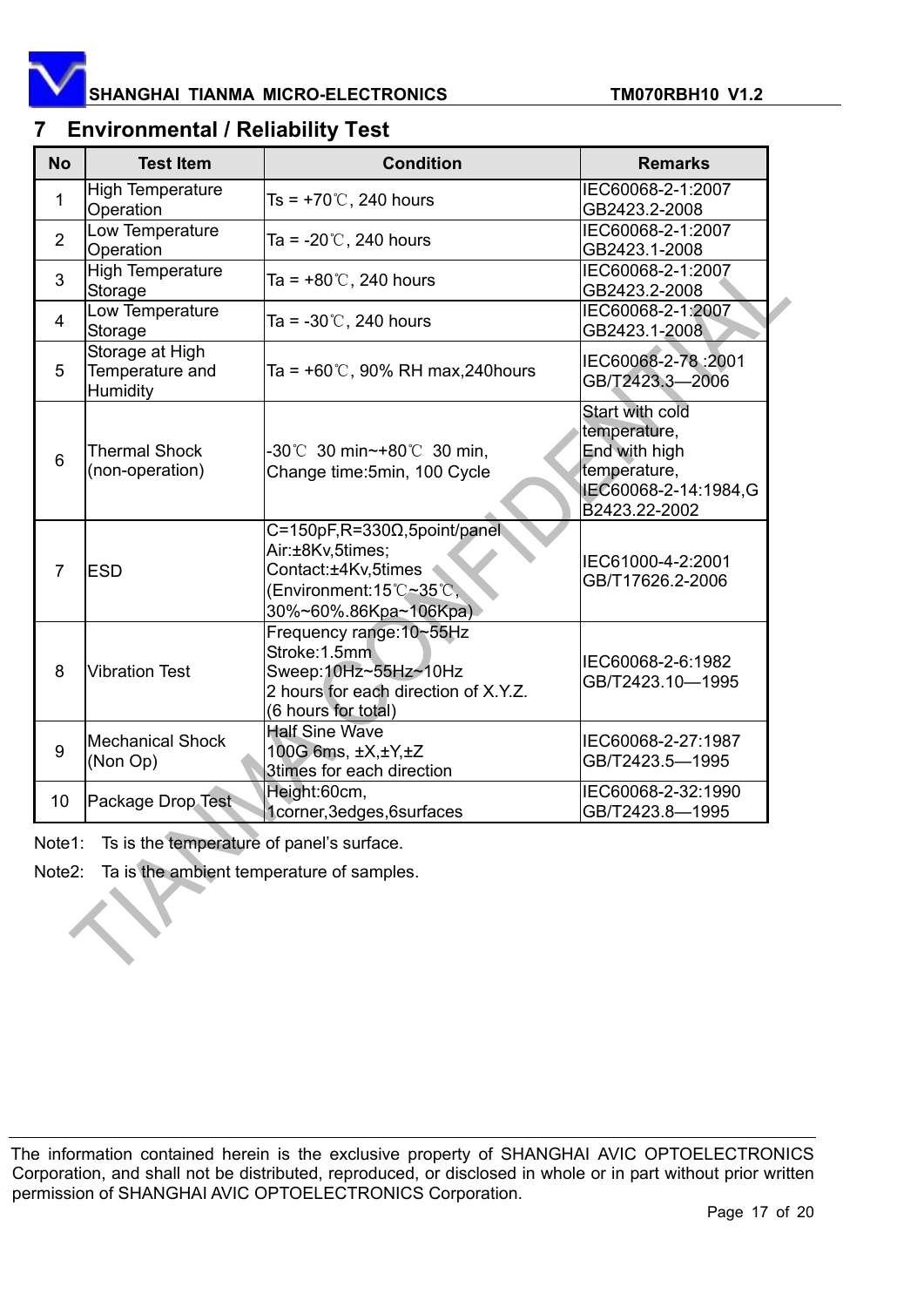#### **8 Mechanical Drawing**

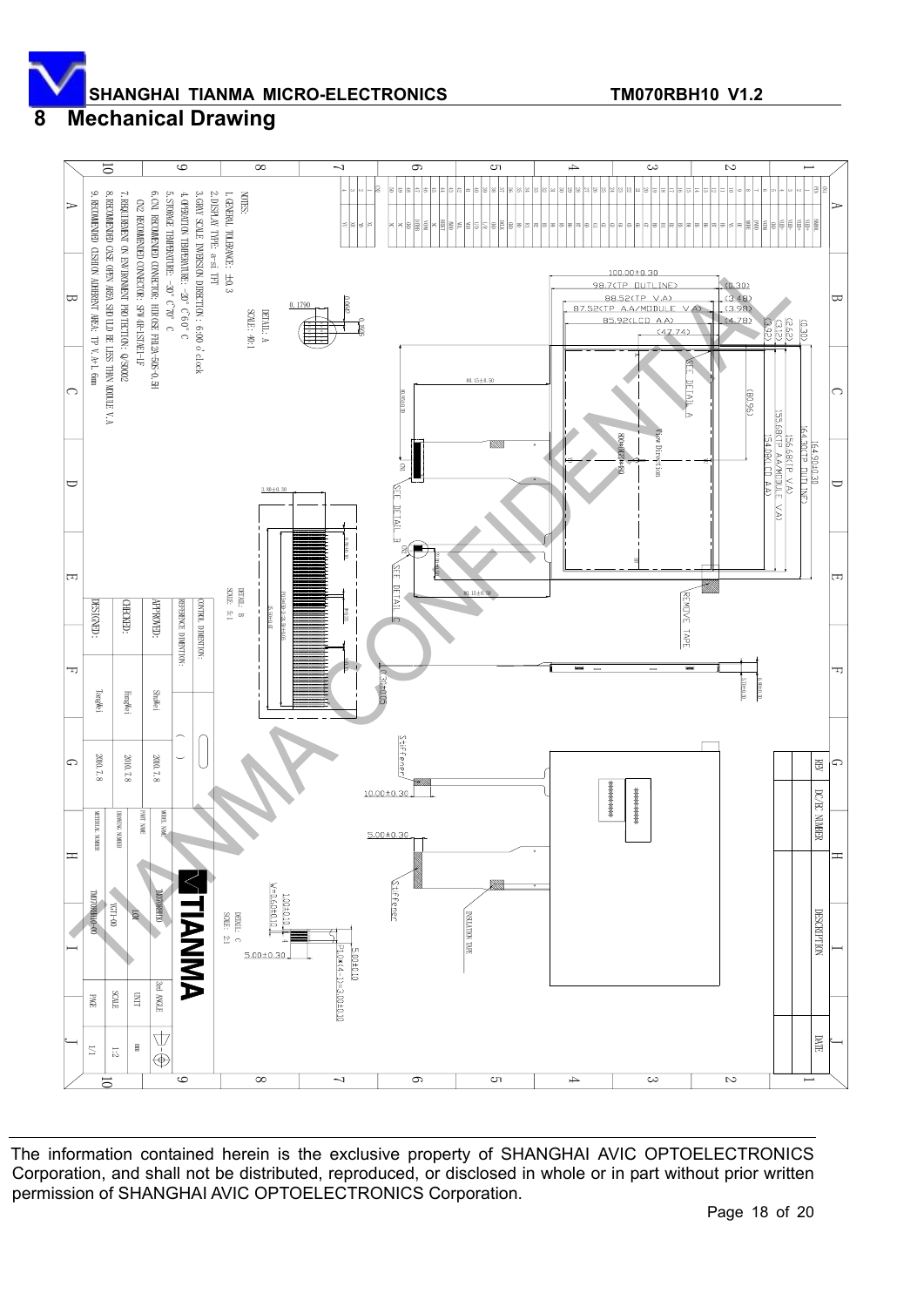

# **9 Packing drawing**

| <b>No</b>      | <b>Item</b>       | <b>Model (Material)</b> | Dimensions(mm)     | <b>Unit</b><br>Weight(Kg) | Quantity       | <b>Remark</b> |
|----------------|-------------------|-------------------------|--------------------|---------------------------|----------------|---------------|
|                | <b>LCM</b> module | TM070RBH10              | 164.90x100.00x6.80 | TBD                       | 50             |               |
| $\overline{2}$ | Partition 1       | <b>Corrugated Paper</b> | 513x333x215        | 2.0                       | 1              |               |
| 3.             | Anti-Static Bag   | <b>PE</b>               | 200x175x0.05       | 0.01                      | 50             | Anti-static   |
| $\overline{4}$ | Dust-Proof Bag    | <b>PE</b>               | 700x545            | 0.0600                    |                |               |
| 5              | Partition 2       | <b>Corrugated Paper</b> | 505x332            | 0.1                       | $\overline{2}$ |               |
| 6              | Corrugated Bar    | Corrugated Paper        | 513x148            | 0.06                      |                |               |
| $\overline{7}$ | Beauty-grain      | Tape                    | 30x10              | TBD                       | 50             |               |
| 8              | <b>Dessicant</b>  | Dessicant               | 45x35              | 0.002                     | 8              |               |
| 9              | Carton            | <b>Corrugated Paper</b> | 530x350x250        | 1.1000                    | 1              |               |
| 10             | Total weight      |                         | TBD±5%             |                           |                |               |